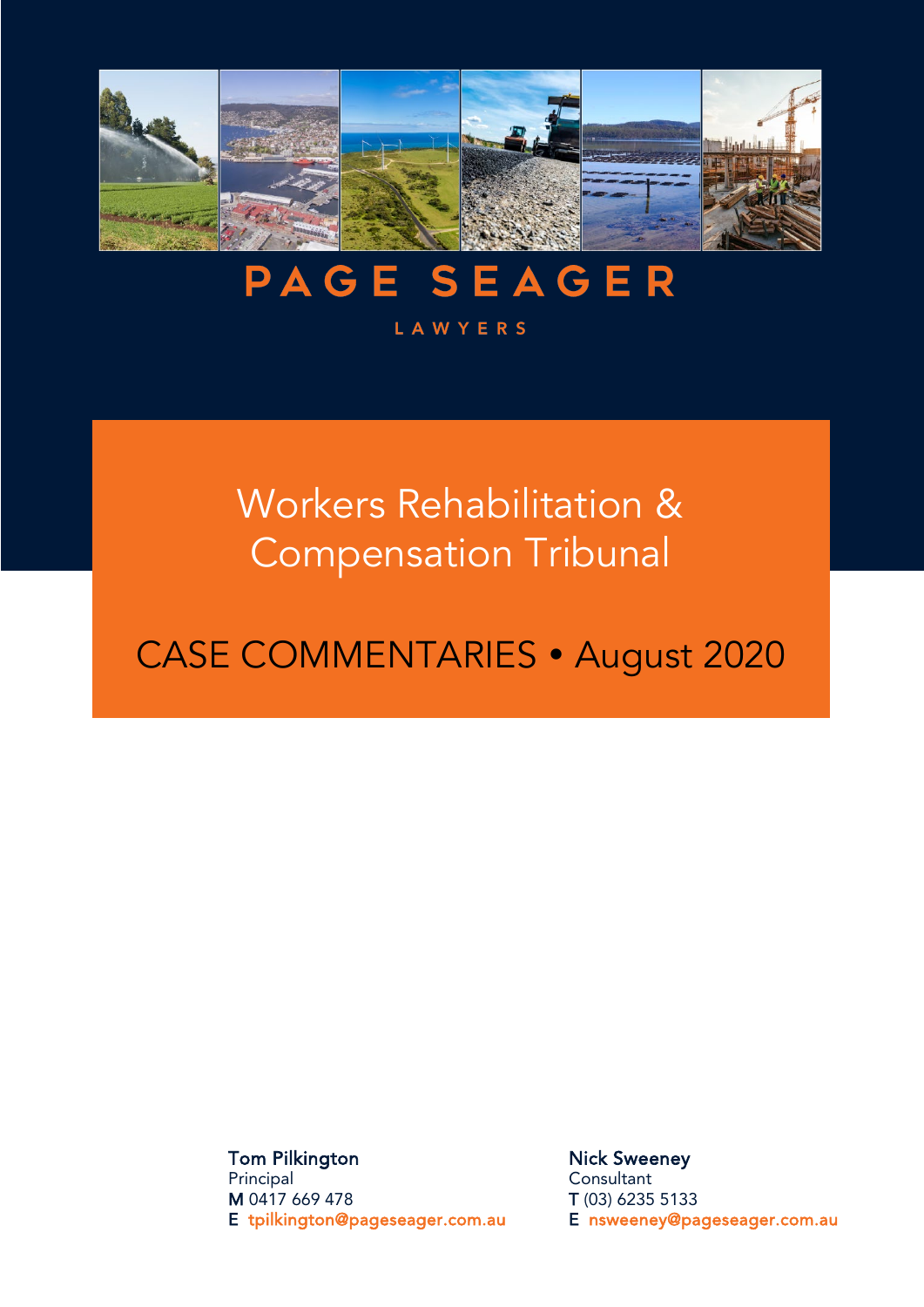### *Contents*

| Re: What needs to be established when disputing a claim based on failure to give notice? |
|------------------------------------------------------------------------------------------|
|                                                                                          |
| Re: The effect of the failure to give notice as soon as practicable                      |
| Duerinckx Enterprises Pty Ltd t/as Stepping Stones Childrens Services v H. 7             |
| Re: Claim not made within 6 months                                                       |
|                                                                                          |
| Re: Did Section 87 of the Act apply in relation to P's circumstances?                    |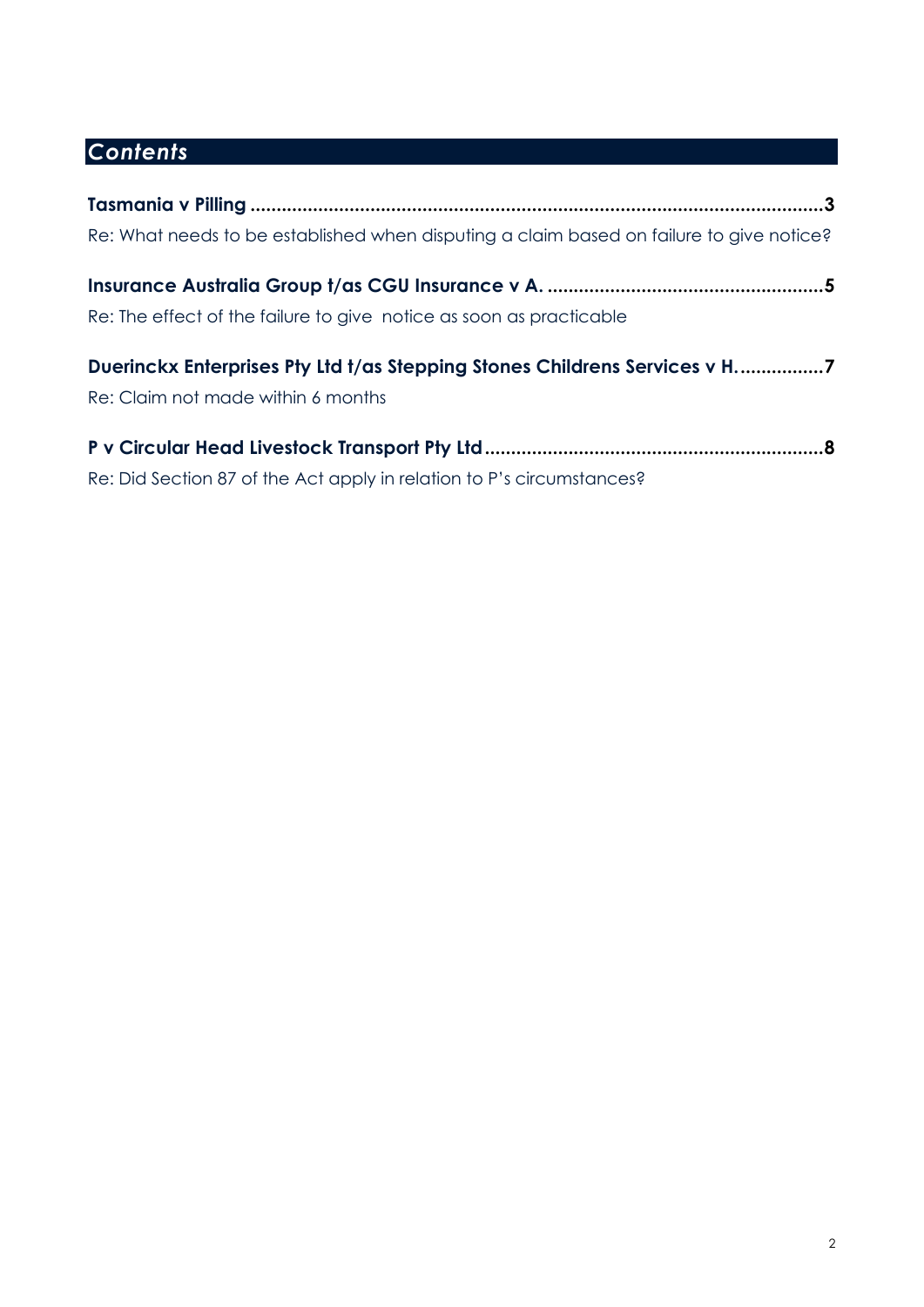### *Recent cases dealing with the notice/failure to make a claim provision*

<span id="page-2-0"></span>*The law as to what employers are required to prove when disputing liability for claims in accordance with s81A, based on a worker's failure to comply with s32(1)(a) or (b), has changed as a result of a recent decision from the Supreme Court in Tasmania v Pilling [2020] TASSC 1.* 

*The Workers Rehabilitation and Compensation Tribunal is now bound by the Supreme Court decision, and the Tribunal have now applied the reasoning in the Supreme Court decision in Insurance Australia Group t/as CGU Insurance v A and Duerinckx Enterprises Pty Ltd t/as Stepping Stones Childrens Services v H. The two decisions have confirmed that in order to successfully dispute liability for a claim in accordance with s81A, based on the grounds that a worker has failed to comply with s32(1)(a), being that a worker failed to give notice as soon as practicable, or (b) that the worker has not made their claim within six months, that the employer must adduce evidence that it is reasonably arguable that s37 does not apply to notice disputes and that it is reasonably arguable that s38 does not apply to claims not made within six months of the date of injury.* 

#### *Tasmania v Pilling [2020] TASSC 13 (8 May 2020)*

**Link: [Click Here](https://www.austlii.edu.au/cgi-bin/viewdoc/au/cases/tas/TASSC/2020/13.html?context=1;query=%5b2020%5d)**

#### **Re: What needs to be established when disputing a claim based on failure to give notice?**

#### **1 Facts**

- 1.1 The worker made a claim in respect of psychological injury which she alleged had occurred as a result of workplace bullying.
- 1.2 The worker was employed at the Launceston General Hospital as a State servant.
- 1.3 The worker left work to consult her GP about stress arising from a bullying incident on 22 May 2019. The worker was certified as incapacitated for work and the doctor's receptionist sent the certificate to the facsimile number of the specialist clinic.
- 1.4 It was argued by the State, that the worker did not give notice as soon as practicable under s32(1)(a) and that the worker did not comply with her obligations under s33(1)(b), (as the medical certificate needed to be served on the employer), nor did she give notice to anyone nominated in s33(1)(b) by sending the medical certificate by facsimile.
- 1.5 Before the Tribunal, the former Chief Commissioner Webster at the hearing of the referral rejected the ground that the worker had not complied with her obligation to give notice as soon as practicable and that the worker had complied with her obligations under s33(1)(b).

#### **2 Grounds of Appeal to the Supreme Court**

- 2.1 On an appeal to the Supreme Court, the State argued that the learned Chief Commissioner:
	- (a) misconstrued the provisions of s33(1)(b) of the Act by determining that subparagraph (i) could apply to the State.
	- (b) erred in law in determining that it was not reasonably arguable that the worker failed to provide notice referred to in s32(1)(a).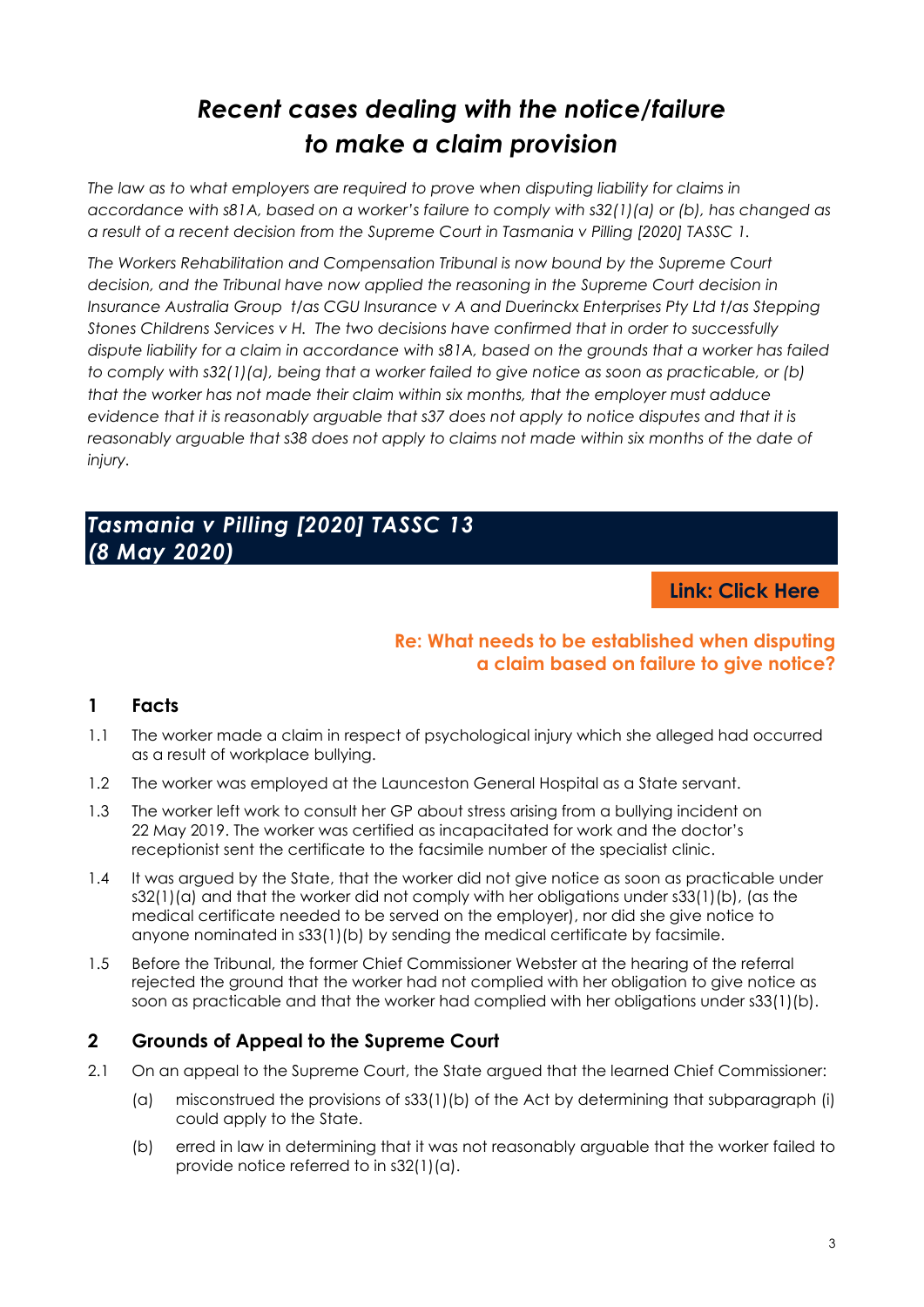#### **3 Determination**

- 3.1 The important issue to be determined was whether the worker gave notice of her injury as soon as practicable after its occurrence as required by s32(1)(a) and in turn whether, on an application in accordance with s81A, it was necessary for the employer to adduce evidence in relation to the considerations contained in s37, excusing a failure to comply with s32(1)(a).
- 3.2 Brett J said that the evidence before the Tribunal was that the worker said that she thought that if the notice were faxed to the clinic that it would be brought to her supervisor's attention.
- 3.3 Brett J said that notice was not given directly to the worker's supervisor and it was arguable on the evidence that she did not actually receive the written notice and accordingly, it was reasonably arguable that the worker had not complied with s32(1)(a).
- 3.4 Brett J said however, that he agreed with the worker's case that an employer will not establish a reasonably arguable case that it is not liable to pay compensation because of the worker's failure to give notice of injury as soon as practicable, unless it establishes a reasonable argument that s37 will not apply to the relevant failure. Brett J said that the failure to give notice under s32(1)(a) will not affect the worker's entitlement to compensation if the conditions in s37 are established.
- 3.5 In this case, Brett J said that the evidence at the hearing of the s81A permitted a finding that the failure to give notice was occasioned by a mistake and that the employer had failed to adduce any evidence of its defence to the claim being prejudiced by that failure to give notice as soon as practicable.

#### **4 Practical implications of the recent decision**

- 4.1 Traditionally the failure to make a claim within six months of an injury, as required by s32(1)(b), and the failure to give notice as soon as practicable after the occurrence of an injury, as required by s32(1)(a), would give rise to an ability to dispute liability for a claim under 81A.
- 4.2 On the basis of this decision however, the employer cannot simply rely upon those two sections alone, what it now needs to do is adduce evidence as to s37 for notice arguments and s38 for situations where it is arguable that the worker has failed to make a claim within six months of the claim.
- 4.3 In the case of a failure to give notice as soon as practicable after the occurrence of the injury as required by s32(1)(a), the following evidence needs to be adduced when disputing a claim based on notice:
	- (a) That it is reasonably arguable that the failure was not occasioned by mistake, absence from the State or other reasonable cause; and
	- (b) That it is reasonably arguable that the employer's defence of the claim is not prejudiced by the failure.
- 4.4 Given this decision, this now requires evidence from the employer which responds to any argument about the application of s37. For example, this might include:
	- (a) The worker was aware of their right to make a claim;
	- (b) The worker was in the State;
	- (c) That there was no indication given to the worker that payment of compensation absent a claim would be sufficient;
	- (d) The worker's failure to make a claim was not due to some other reasonable cause; and
	- (e) That the employer has suffered prejudice as a result of the worker's failure to give notice as soon as practicable.
- 4.5 As you will see, this case extends beyond the ordinary notice dispute, in that it is not enough to just dispute the claim based on a failure to give notice as soon as practicable, but it is also necessary to address the possible reasons for that and the effect that has had on the employer.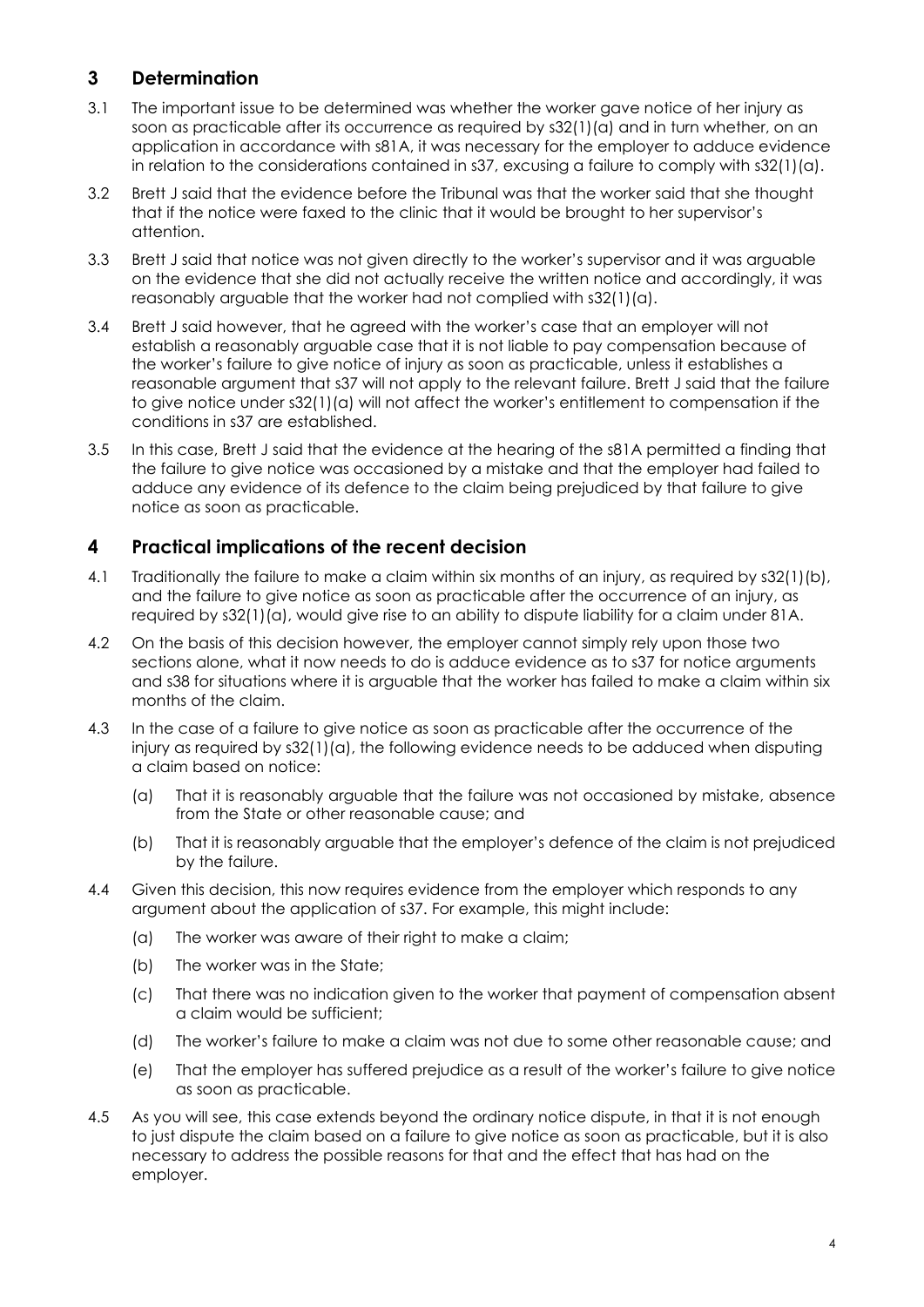#### <span id="page-4-0"></span>*Insurance Australia Group t/as CGU Insurance v A. [2020] TASWRCT 18 (29 May 2020)*

**Link: [Click Here](https://www.austlii.edu.au/cgi-bin/viewdoc/au/cases/tas/TASWRCT/2020/18.html?context=1;query=%5b2020%5d)**

#### **Re: The effect of the failure to give notice as soon as practicable**

#### **1 Facts**

- 1.1 This case was handed down after the decision in Pilling and saw the Tribunal applying the new law.
- 1.2 The worker was involved in a motor vehicle accident on 18 April 2019, where she suffered injuries in her upper back, shoulder, right arm and hand.
- 1.3 The worker claimed to have a recurrence of previous symptoms (sharp tingling in her right thumb and fingers, radiating from her back) at 9am on 20 February 2020. She claimed that her pre-existing symptoms had been aggravated by her work with the employer.
- 1.4 The worker verbally notified the employer of her symptoms on 20 February 2020 before leaving work.
- 1.5 The worker visited her GP on 20 February 2020 and was given two days sick leave and was recommended physiotherapy treatment.
- 1.6 The worker handed her medical certificate to her manager on 20 February 2020 and mentioned her symptoms, without relating the symptoms to her work.
- 1.7 The worker returned to work on 25 February 2020. In the meantime, she had her old chair replaced with a new one, which she thought was the cause of her pain.
- 1.8 The worker visited her GP on 27 February 2020 for a review. She claimed to have made it through the week without having the time to trial the new chair.
- 1.9 On 2 March 2020, the worker told the employer of her appointment with the physiotherapist but did not mention this was work related.
- 1.10 Due to increasing pain, the worker took time off work on 3 March 2020, without a medical certificate, because her GP was not available for an appointment.
- 1.11 The worker visited her GP on 4 March 2020 due to increasing intolerable pain in her finger and her back. The worker was certified as incapacitated for work until 10 March 2020.
- 1.12 A claim for compensation was served on 4 March 2020. The worker left the "Notification and Witnesses" section empty. The employer filled out the "Notification and Witnesses" section. The worker served her claim on the employer on 4 March 2020.
- 1.13 The employer disputed liability for the worker's claim on the basis that it was reasonably arguable that the worker had not given notice as soon as practicable after the occurrence of the injury as required by s32(1)(a) of the Act.

#### **2 Issues in dispute**

- 2.1 Whether it was reasonably arguable that:
	- (a) notice of the injury was not given to the employer as soon as practicable after the occurrence of the injury; and
	- (b) if notice was not given to the employer as soon as practicable after the occurrence of the injury, whether the failure to comply with s32(1)(a) affects the worker's right to claim compensation by taking into account s37.
- 2.2 You will see now that the Tribunal has to consider that second question, not just the first.

#### **3 Determination**

3.1 Commissioner Wilkins held that the worker failed to give notice as soon as practicable noting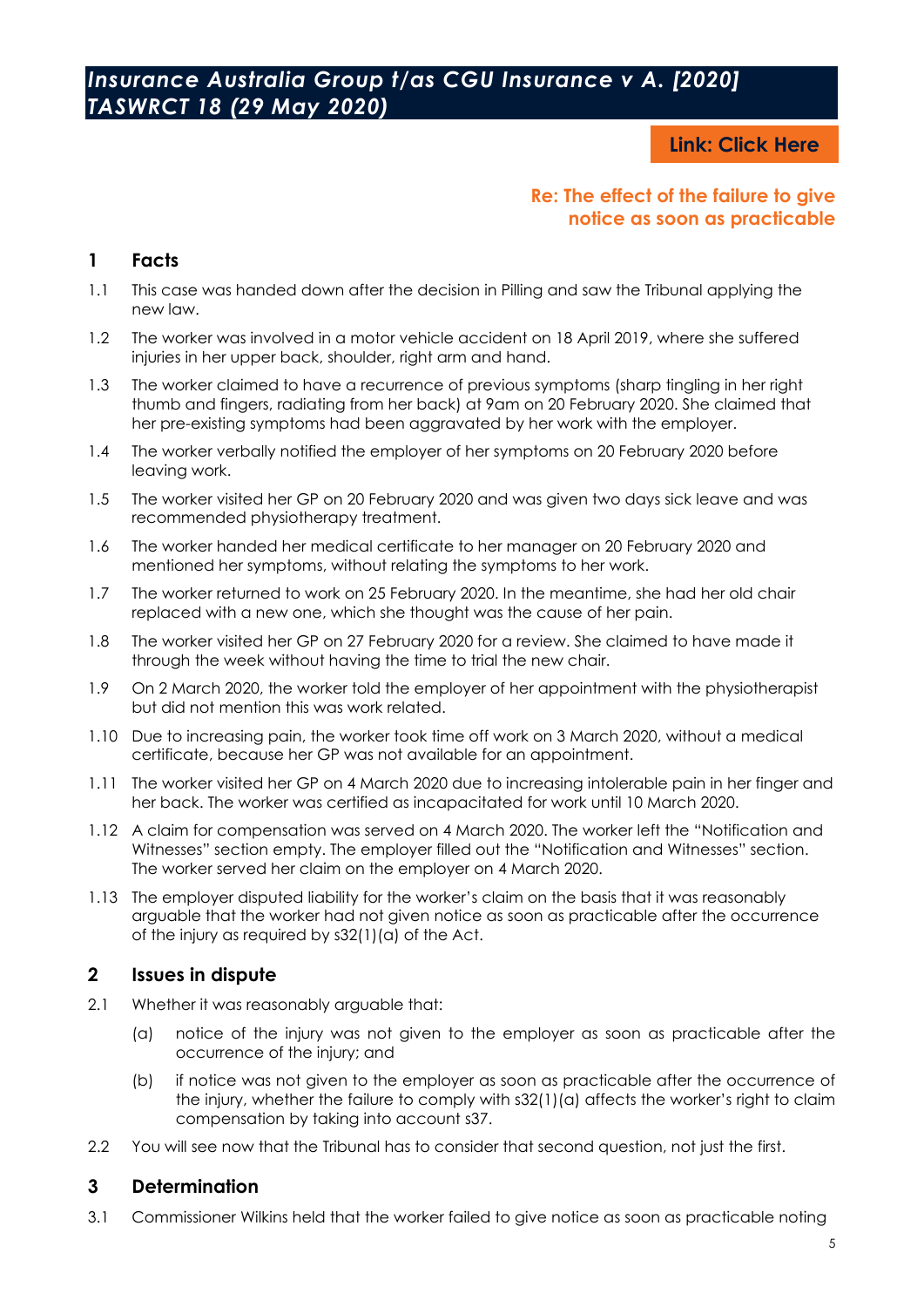that:

- (a) pursuant to s33(1)(d) of the Act, notice of an injury must include the nature of the injury, the date on which the injury occurred and the cause of injury.
- (b) the worker merely stated her symptoms on numerous interactions with her employer, she did not advise her employer of any connection between her symptoms suffered and her employment. This does not suffice as notice under the Act.
- 3.2 Commissioner Wilkins said that as a result of Pilling, she was required to consider the application of s37. In this case, the worker insisted that she had given notice on 20 February 2020 and Commissioner Wilkins said that as a result, there was no evidence to suggest that s37 may be enlivened because of the failure was caused by a mistake or some other reasonable cause. Accordingly, she said she was satisfied that there was a reasonable argument s37 did not apply to this claim.
- 3.3 The employer was found to have a reasonably arguable case.
- 3.4 This confirmed the application of *Pilling* and that employers need to address s37 in their disputes of liability under s81A.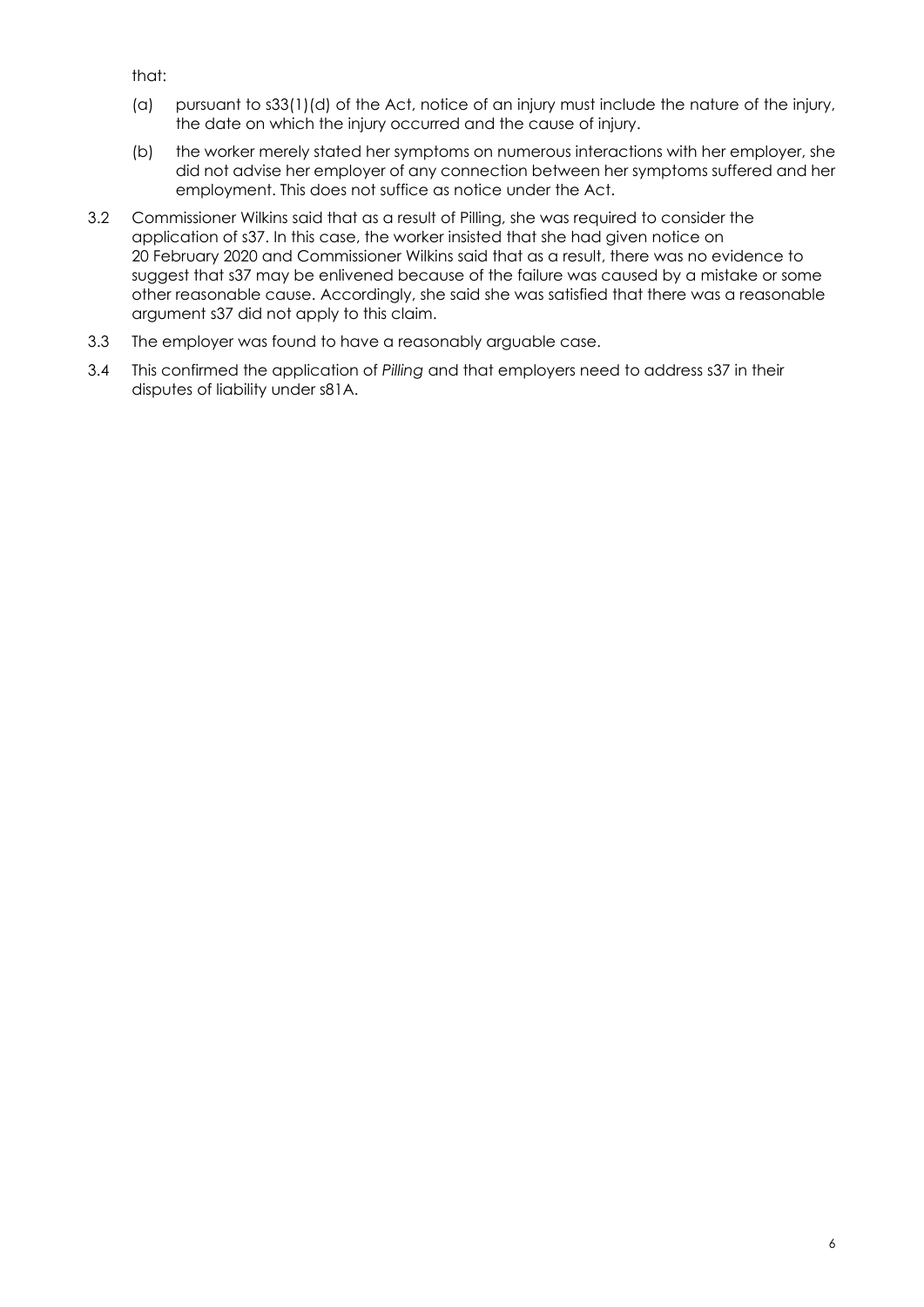**Link: [Click Here](https://www.austlii.edu.au/cgi-bin/viewdoc/au/cases/tas/TASWRCT/2020/23.html?context=1;query=%5b2020%5d)**

#### **Re: Claim not made within 6 months**

#### <span id="page-6-0"></span>**1 Facts**

- 1.1 This case is another which deals with the Pilling decision.
- 1.2 The worker made a claim for workers compensation dated 10 March 2020 in relation to an injury that was suffered on 2 January 2019 when she fell and injured her ankle in the course of her employment.
- 1.3 The employer disputed liability for the claim on the grounds that the worker failed to make her claim within six months of the injury.

#### **2 Issues in dispute**

- 2.1 It was clear in this case that the claim had been made outside of six months from the date of the injury.
- 2.2 The case turned to two issues, one being that on the morning of the s81A hearing, the worker submitted an unsworn affidavit to which the employer then prepared two statements from the employer and sought to have them admitted after the referral had been filed. The Tribunal had to consider:
	- (a) whether the employer ought to be allowed to rely upon the statements which were not filed with the s81A referral; and
	- (b) whether the employer had a reasonably arguable case concerning the dispute of its liability to pay compensation to the worker in relation to the claim.

#### **3 Determination**

- 3.1 Regarding the first issue, the obligation is on the employer to file all of its evidentiary material at the time the referral is made to the Tribunal. The employer did not do this. It made an application to the Tribunal to use its discretion to allow the additional evidence into evidence to respond to the worker's affidavit.
- 3.2 Commissioner Wilkins exercised her discretion to permit the employer to rely on the statements because the statements responded to the issues raised by the worker relevant to s38.
- 3.3 She said as a result of Pilling it was necessary for the Tribunal to consider whether there was an excuse for the failure to comply with s32(1)(b) and that the statements the employer sought to tender, addressed the explanation provided by the worker in her affidavit on the morning of the hearing.
- 3.4 Regarding the s38 considerations, Commissioner Wilkins had to consider whether on the materials, the employer had a reasonable argument that s38 would not apply to excuse the delay in making the claim. The worker said that she had a "reasonable cause" for not making her claim within six months of the injury.
- 3.5 The employer's position was that the worker's failure to claim within six months was not occasioned by any reasonable cause and given that the employer's further statements had been allowed into evidence, Commissioner Wilkins determined that there was a dispute and if the employer's evidence was accepted then there is a reasonable argument that they would be successful at a final hearing because s38 had not been enlivened.
- 3.6 There was a reasonably arguable case.
- 3.7 What this means again is that Pilling has now changed the landscape when dealing with notice arguments and failure to make a claim arguments, and employers will have to file evidence with their referrals that address the requirements contained in s37/38.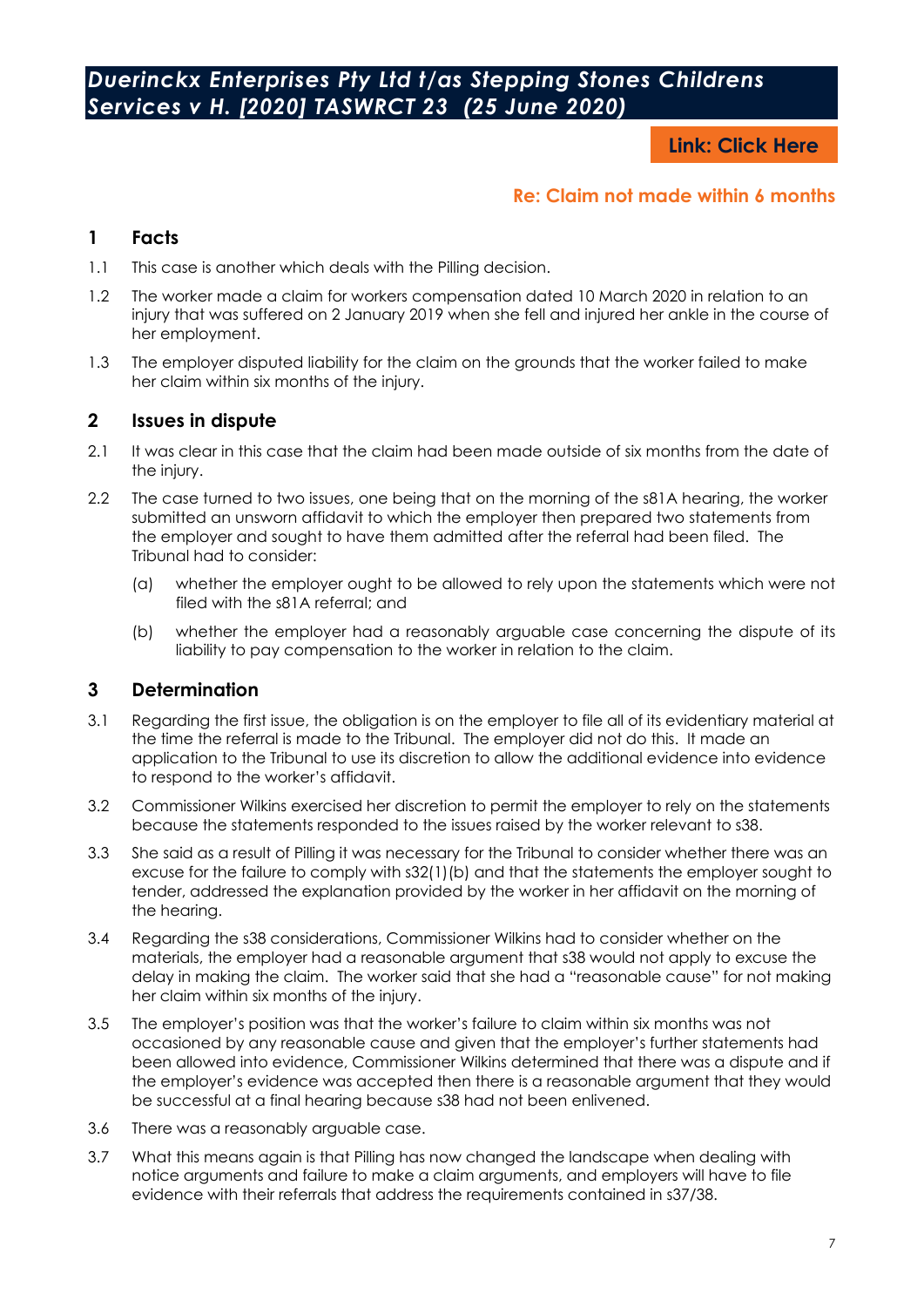#### <span id="page-7-0"></span>*P v Circular Head Livestock Transport Pty Ltd [2020] TASWRCT 24 (1 July 2020)*

**Link: [Click Here](https://www.austlii.edu.au/cgi-bin/viewdoc/au/cases/tas/TASWRCT/2020/24.html?context=1;query=Circular)**

#### **Re: Did Section 87 of the Act apply in relation to P's circumstances?**

*This recent decision provides an interpretation of the relatively recently amended s87 and confirms that a worker who has attained the pension age at the time they suffer their injury, cannot have their weekly payments terminated 12 months after the injury by reliance on s87.*

#### **1 Facts**

- 1.1 On 24 April 2017, the worker suffered serious injuries when he was driving a truck during the course of his employment.
- 1.2 At the time he was almost 74 years of age. There was little doubt that the worker would be permanently incapacitated for work as a result of his injuries.
- 1.3 At the time of the worker's accident, s87 of the Act dealt with two categories of workers and when their entitlement to weekly payment ended. Section 87 also provided for the ability to extend that entitlement.
	- (a) The first category being s87(1)(a) said that where a person had not attained the age of 64, their entitlement to weekly payment ended on their 65th birthday.
	- (b) The second category, being s87(1)(b), dealt with the situation where, at the time the worker was injured, he had already attained the age of 64 (which was the case here). In those circumstances, the subsection provided that they would receive weekly payments for one year after their injury occurred.
- 1.4 In the circumstances, at the time of the injury, the worker was entitled to weekly payments for one year.
- 1.5 Section 87 went on to provide that payments could be extended beyond that one year if:
	- (a) the terms and conditions of the worker's employment permitted him to continue beyond the age of 65;
	- (b) but for the injury, he intended to continue in that employment beyond the age of 65; and
	- (c) the incapacity of the worker resulting from that injury would continue beyond the age of 65.
- 1.6 If those criteria were satisfied, then the Tribunal could make an order that weekly payments of compensation extend beyond the age of 65 for such period for which the Tribunal determined.
- 1.7 Section 87 was amended however, as at 1 January 2018. These amendments were expressed to be retrospective and changed the age categories set out above.
- 1.8 The amendment provided as follows:
	- (a) If the injury occurred 12 months or more before the date on which the worker attained the pension age, weekly payments would cease on the date on which the worker attained the pension age.
	- (b) If the injury occurred less than 12 months before the date on which the worker attained the pension age, then weekly payments would expire one year after the injury occurred.
- 1.9 In either of those situations, the worker could still make an application to the Tribunal to have those benefits extended in the same way as he could prior to the amendments. (see 7(a), (b)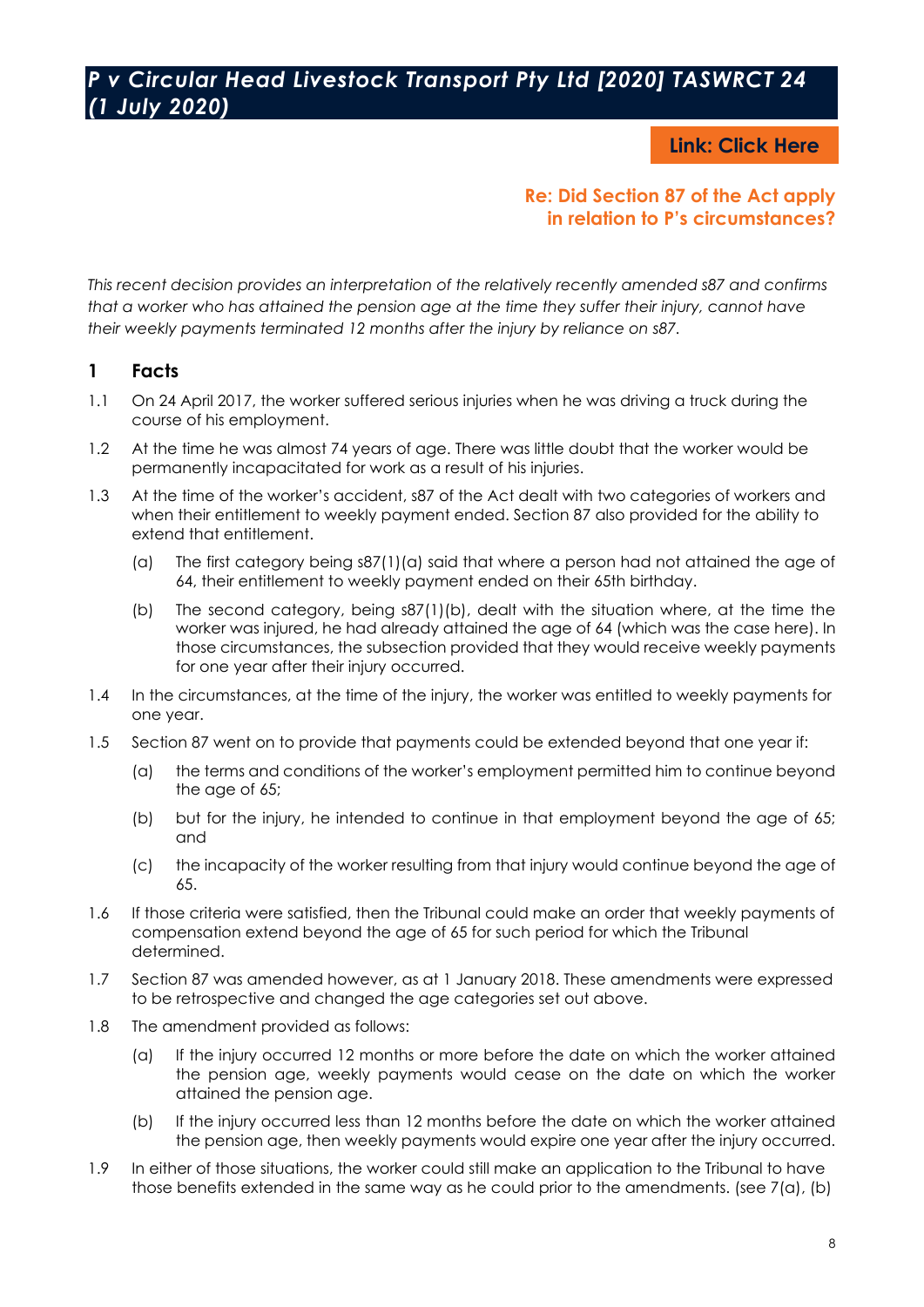and (c)).

- 1.10 On the face of it, the amendments failed to address a worker who had attained the pension age at the time at the time of the injury. As a result, an issue arose as to whether s87 applied to the worker and if the weekly payment could be terminated a year after the injury, as it could have been based on the legislation at the time of the injury.
- 1.11 In this case the worker's weekly payments of compensation continued until 25 October 2019. Prior to that time however, the employer had indicated that they did not intend to continue making weekly payments of compensation which in turn led to the worker making an application pursuant to s87 to extend the period of time for which he was entitled to weekly payments.

#### **2 Determination**

- 2.1 Chief Commissioner Clues found that s87 did not apply to the worker because the worker was 73 years of age at the time he was injured.
- 2.2 In her view, the meaning of s87(1)(b) was clear. The worker did not fall within the wording of that section.
- 2.3 There is no doubt that in some circumstances where an amendment produces an irrational or absurd result, the Court/Tribunal may look for a "realistic solution" in such a case, however, the irrationality or absurdity must arise because of the lack of clarity as to the words used in the section.
- 2.4 There are cases where, if the ordinary meaning is given to words and they produce an irrational result, then the Courts/Tribunals may be able to construe legislation so as not to produce patently unintended or absurd results.
- 2.5 In this case however, there was nothing unclear about the words. The words as applied did not produce an absurd or inconsistent result. Rather, what seems to have happened is that Parliament, when making the amendments to this section, did not include a sub-section which dealt with the case where someone was injured after they had attained the pension age. In these circumstances, there was no warrant to read down s87 in such a way as to place some limitation on the period for which workers receive weekly payments of compensation in the worker's case.
- 2.6 Accordingly, Chief Commissioner found that s87 did not apply to the worker and that as a result he was entitled to continue to receive weekly payments in accordance with the Act.
- 2.7 This means that a 73 year old person who is injured, does not fall within s87 and in those circumstances can continue to receive weekly payments of compensation indefinitely, at least for nine years post injury.
- 2.8 This may be regarded as a very unusual result but that unusual result comes about not because the section itself is unclear, it comes about because essentially another sub-section is needed in s87 to deal with a case where a person is injured after they have attained the pension age. That type of situation was catered for in the old s87, but Parliament failed to deal with that situation in the new s87.
- 2.9 In any event, Chief Commissioner Clues did not conclude that an absurd result was achieved because she accepted the proposition that by Parliament removing the age restriction for people who had already demonstrated their intention to continue beyond the pension age, there was no reason why that person's entitlements could not be determined in accordance with s69.

#### **3 Effect of the decision**

- 3.1 If someone is injured after they have already attained the pension age, on the face of it they may be able to continue to receive weekly payments of compensation for nine years if they have a less than 15% Whole Person Impairment.
- 3.2 Arguably, this does produce an extremely beneficial result to an elderly worker. Nevertheless, the only remedy is for Parliament to specifically deal with that situation.